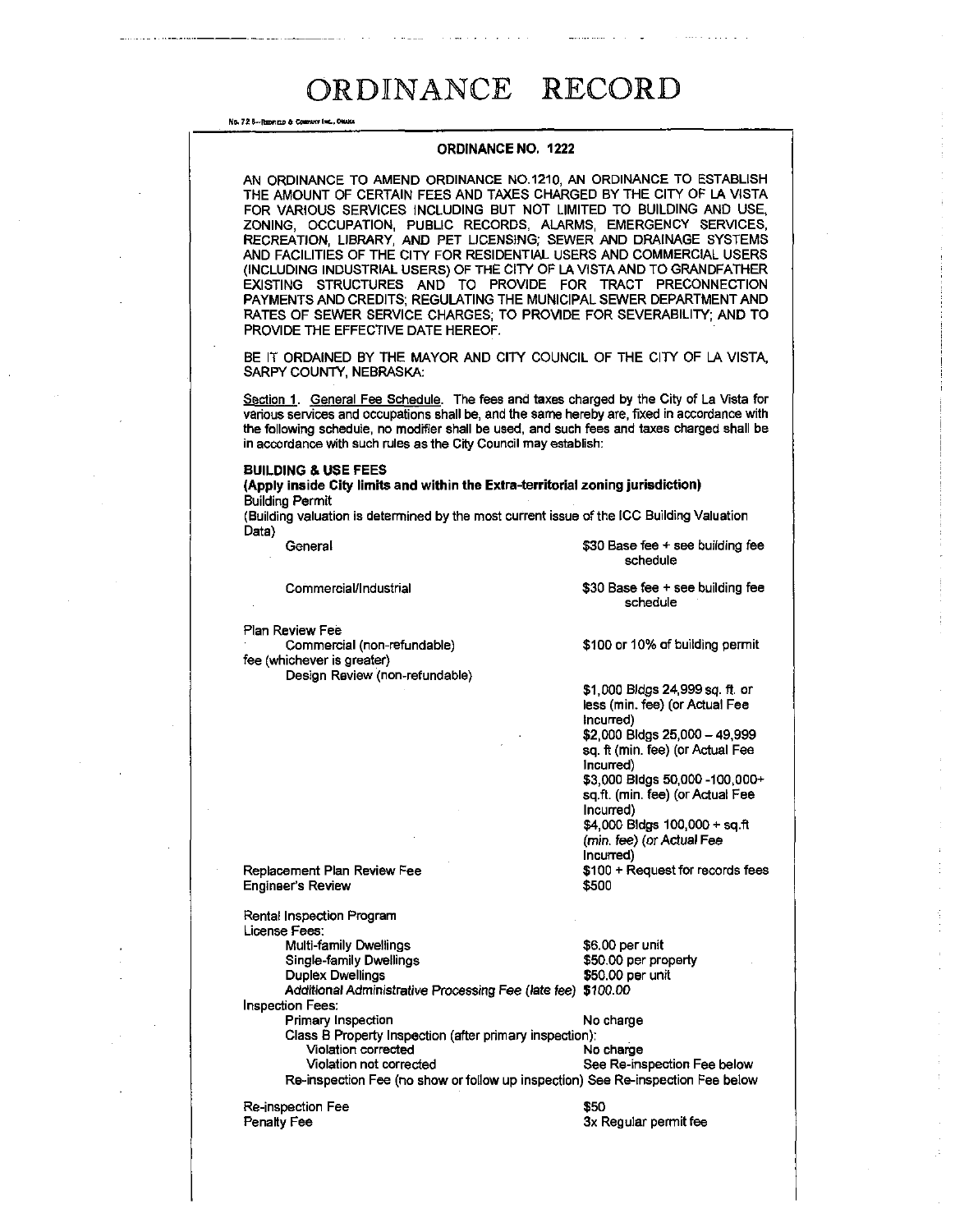### ORDINANCE REC Amended Master Fee Schedule14/15Fiscal Year

No. 72 8-Reprise a Counser Inc., Onard

Refund Policy

75% will be refunded when the

Certificate of Occupancy Temporary Certificate of Occupancy Pre-occupancy fee (Occupancy without C.O.) Temporary Use Permit (includes tents, greenhouses, event structures) Sign Permit Identification Sign, Incidental Sign Master Sign Plan (more than 1 sign) Common Sign Plan Temporary Sign Permit: Non-profit or tax exempt organization All other temporary signs Tower Development Permit Co-locates - Towers Tarp Permit(valid for 6 months) Solar Panel Permit Satellite Dish Permit Wading/Swimming Pools at residence Dedicated Electrical circuit for pumps Mechanical Permits fee Plumbing Permits fee Sewer Repair Permit Backftow protector permit Underground Sprinklers Electrical Permits fee project is cancelled or not complete within one year. No refund will be given after one year. (Sewer Hook-up Fee is100% refunded) \$50 **\$750**  \$750 \$ 50 plus \$10/day \$150/sign \$75/sign \$250 \$250 \$0 \$ 30/year \$1000 \$100 \$30 \$30 \$30 \$30 \$30 \$30 Base fee + See mechanical \$30 Base fee + See mechanical \$30 \$ 30 (\$22 permit & \$8 backflow) \$ 30 (\$22 issue fee & \$8 fixture) \$30 Base Fee + See electrical City Professional License (Plumbers; Mech. Contractors) \$ 15 and a \$1,000,000 Liability, and a \$500,000 bodily injury insurance Certificate per each occurrence Also a \$5,000 Bond is required, naming the City as the recipient. Demolition of building Moving Permit (buildings 120 square feet or greater) Sheds and Fences Sidewalks \$250 plus Insurance Certificate \$250 plus Insurance Certificate \$ 30.00 \$ 30.00 Driveway Replacement \$ 30.00 Driveway Approach w/o curb cut or grinding \$ 30.00 With curb requiring cut plus the 4' apron on each side) Contractor (Contractor performs curb cut or grind)  $$30.00$  plus \$1.00/ft.<br>City Charge (if City performs curb cuts)  $$50 + $5$ /ft (\$40 set up fee; \$10 City Charge (if City performs curb cuts) permit **fee)**  City charge (if City performs curb grinds)  $$50 + $6/ft$  (\$40 set up fee; \$10 permit fee) Utility Cut Permit \$30.00 Appeal Fee Regarding Issuance or Denial of Curb Cut/Driveway<br>\$250 Approach Construction Permit Approach Construction Permit Street Paving, Surfacing, Resurfacing, Repairing, Sealing or **Resealing Permit** Appeal Fee Regarding Issuance or Denial of Street Paving, Resurfacing, etc. Permit **FIRE INSPECTION FEES**  Plan Review Fees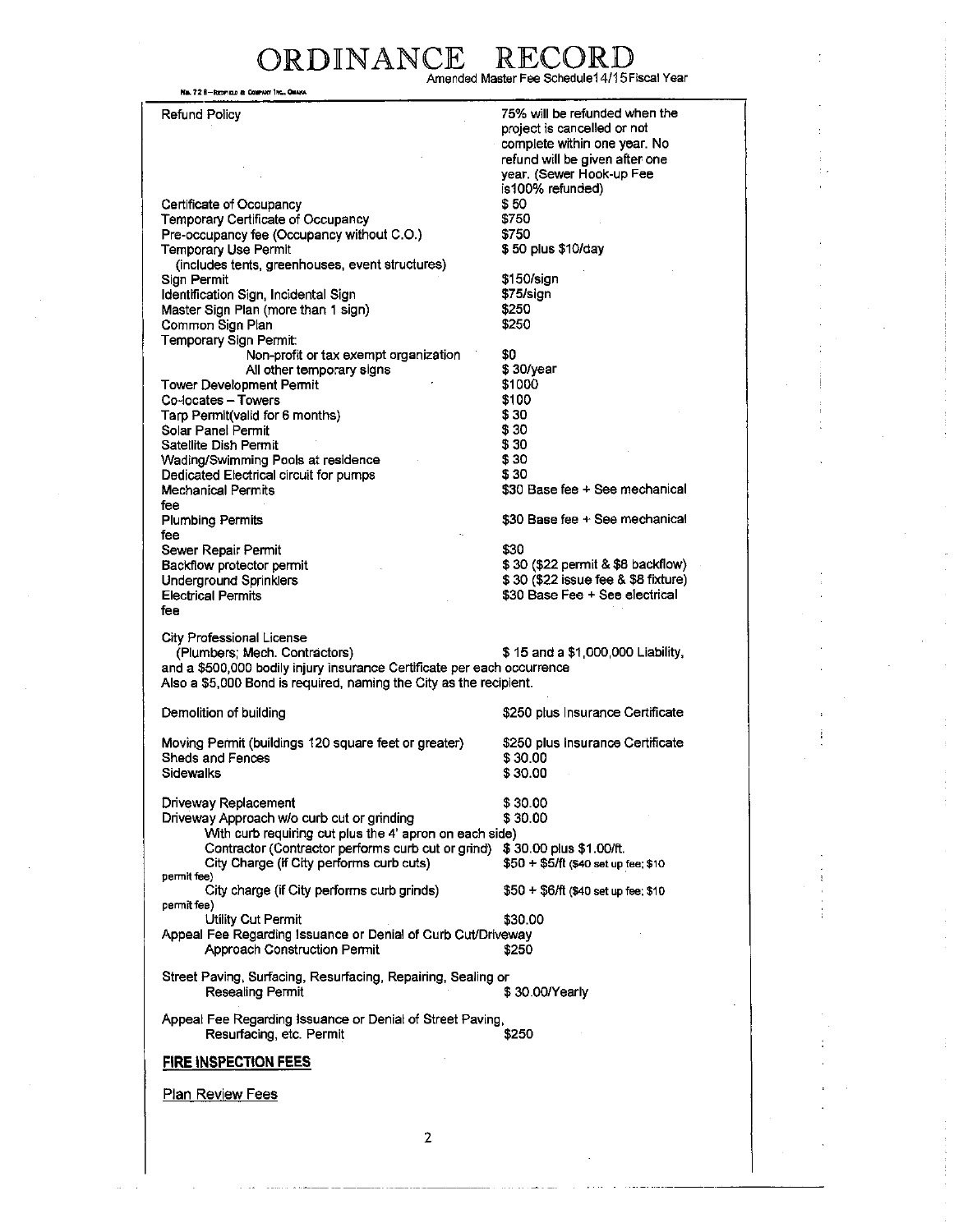| No. 72 S-Repries & Courset Inc., Okup, |                                                                                              | Amended Master Fee Schedule 14/15Fiscal Year                    |
|----------------------------------------|----------------------------------------------------------------------------------------------|-----------------------------------------------------------------|
|                                        | <b>Commercial Building</b>                                                                   | 5% of building permit fee with a                                |
|                                        | Fire Sprinkler Plan Review<br>Fire Alarm Plan Review                                         | maximum of \$1,000<br>\$50.00<br>\$50.00                        |
| <b>Child Care Facilities:</b>          |                                                                                              |                                                                 |
|                                        | $0 - 8$ Children                                                                             | \$50.00                                                         |
|                                        | 9 - 12 Children                                                                              | \$55.00                                                         |
|                                        | 13 or more children                                                                          | \$60.00                                                         |
| Foster Care Homes:                     |                                                                                              |                                                                 |
|                                        | Inspection                                                                                   | \$25.00                                                         |
| Liquor Establishments:                 |                                                                                              |                                                                 |
|                                        | Non-consumption establishments \$60.00                                                       |                                                                 |
|                                        | Consumption establishments                                                                   | \$85.00                                                         |
| <b>Nursing Homes:</b>                  |                                                                                              |                                                                 |
|                                        | 50 beds or less                                                                              | \$55.00                                                         |
|                                        | 51to 100 beds                                                                                | \$110.00                                                        |
|                                        | 101 or more beds                                                                             | \$160.00                                                        |
| Fire Alarm Inspection:                 |                                                                                              |                                                                 |
|                                        | Four year license (Test)                                                                     | \$100.00                                                        |
|                                        | <b>NICET</b>                                                                                 | \$25.00 per year NICET certification                            |
|                                        |                                                                                              | last                                                            |
|                                        | Annual test (witnessed)                                                                      | \$30.00                                                         |
|                                        | Sprinkler Contractor Certificate:                                                            |                                                                 |
|                                        | Annual                                                                                       | \$100.00                                                        |
| Fuels Division:                        |                                                                                              |                                                                 |
|                                        | Above ground Hazardous Substance Storage Tanks (Title 158)                                   |                                                                 |
|                                        | Registration                                                                                 | \$25.00 per tank                                                |
|                                        | Re-registration                                                                              | \$25.00 per tank (Required                                      |
|                                        |                                                                                              | whenever change is made to tank or                              |
|                                        |                                                                                              | contents)                                                       |
|                                        | Above ground Petroleum Storage Tanks (Title 153, Chapter 17)                                 |                                                                 |
|                                        | <b>Inspection Fee</b>                                                                        | \$50.00 (Per installation regardless<br>of the number of tanks) |
|                                        |                                                                                              |                                                                 |
|                                        | Under ground Storage Tanks (Title 159, Chapter 2)<br>Farm, residential and heating oil tanks |                                                                 |
|                                        | (tanks with a capacity of 1100gallons or less)                                               | \$10.00 one-time registration fee                               |
| All other tanks                        |                                                                                              | \$30.00 per tank, annually                                      |
|                                        | Petroleum Release Remedial Action Fund                                                       | \$90.00 per tank, annually                                      |
| <b>Tank installation</b>               |                                                                                              | \$60.00 per tank                                                |
| Piping only installation               |                                                                                              | \$60.00                                                         |
| <b>GRADING PERMIT FEES</b>             |                                                                                              |                                                                 |
| 5 acres or less                        |                                                                                              | \$500                                                           |
| More than 5 acres                      |                                                                                              | \$1,000                                                         |
| <b>ZONING FEES</b>                     |                                                                                              |                                                                 |
|                                        | Comprehensive Plan Amendment                                                                 | <b>S</b> 500                                                    |
|                                        | Zoning Map Amendment (rezoning)                                                              | <b>S500</b>                                                     |
| Zoning Text Amendment                  |                                                                                              | \$500                                                           |
|                                        |                                                                                              |                                                                 |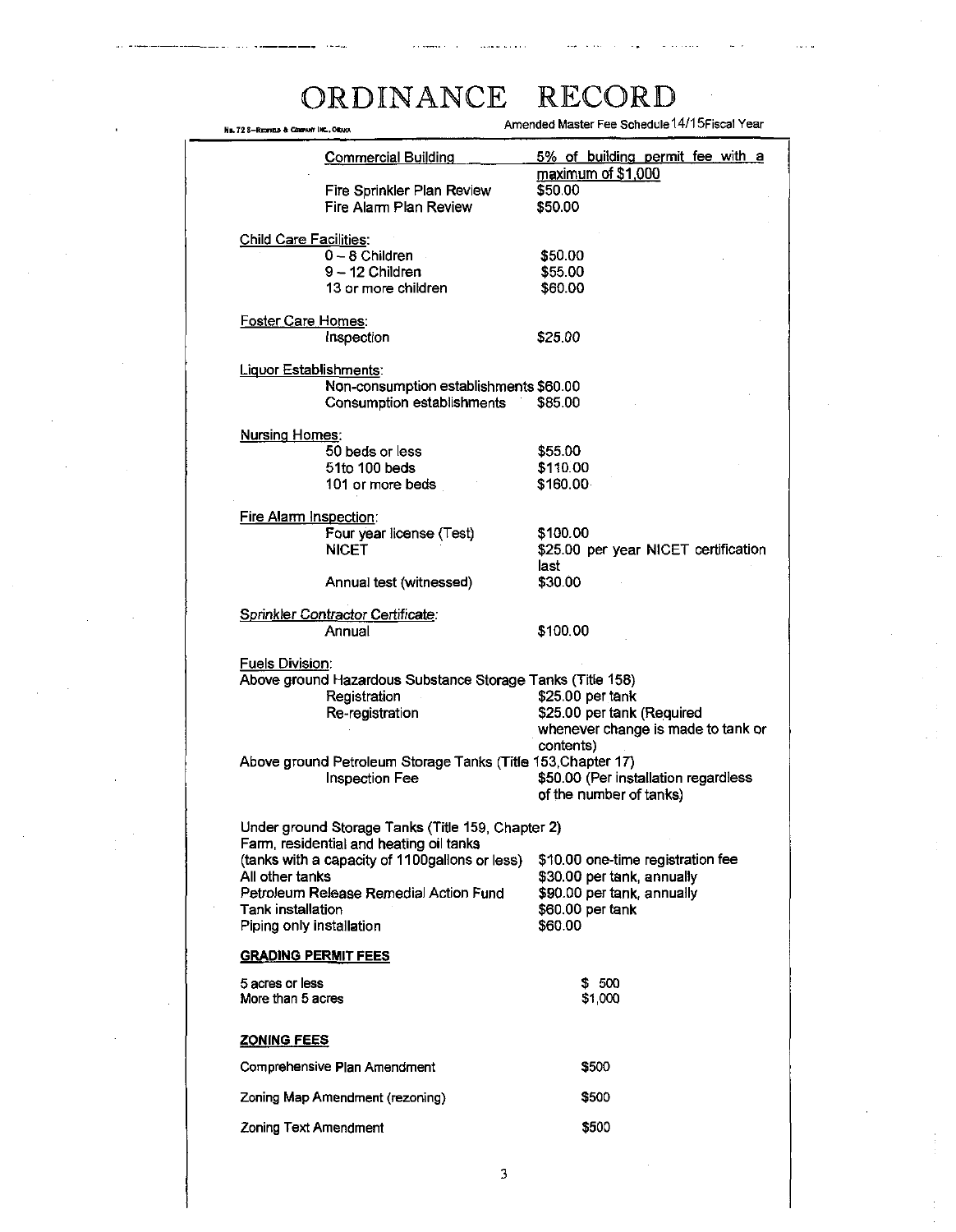# ORDINANCE RECORD<br>Amended Master Fee Schedule14/15 Fiscal Year

| Zoning Verification Le                                                            | 850                                                             |
|-----------------------------------------------------------------------------------|-----------------------------------------------------------------|
|                                                                                   |                                                                 |
| <b>Subdivision Text Amendment</b>                                                 | \$500                                                           |
| Conditional Use Permit (1 acre or less)                                           | \$300                                                           |
| Conditional Use Permit (more than 1 acre)                                         | \$500                                                           |
| Conditional Use Permit Amendment                                                  | \$200                                                           |
| Flood Plain Development Permit.                                                   | \$500                                                           |
|                                                                                   |                                                                 |
| Administrative Plat - Lot Split, Lot Consolidation                                |                                                                 |
| or Boundary Adjustment                                                            | \$750+ additional fee of \$250 for                              |
|                                                                                   | review of revised drawings                                      |
| Preliminary Platting                                                              | \$1,000 + additional fee of \$250                               |
|                                                                                   | for review of revised drawings                                  |
|                                                                                   |                                                                 |
| <b>Final Platting</b>                                                             | \$1000+additional fee of \$250 for                              |
|                                                                                   | review of revised drawings                                      |
| Revised Preliminary Plat                                                          | \$500+additional fee of \$250 for                               |
|                                                                                   | review of revised drawings                                      |
|                                                                                   |                                                                 |
| Replat                                                                            | \$1500 + additional fee of \$250                                |
|                                                                                   | for review of revised drawings                                  |
|                                                                                   |                                                                 |
| Preliminary P.U.D. (includes rezoning fee)                                        | \$1000 +additional fee of \$250                                 |
|                                                                                   | for review of revised drawings                                  |
|                                                                                   |                                                                 |
| Final P.U.D.                                                                      | \$500+additional fee of \$250 for<br>review of revised drawings |
|                                                                                   | \$150                                                           |
| Vacation of Plat and Right of Way Vacation                                        |                                                                 |
| Variance, Appeals, Map Interpretation (B.O.A.)                                    | \$250                                                           |
| Watershed Fees - the following fees apply to only new developments or significant |                                                                 |
| redevelopments as specified in a subdivision agreement: (fees are remitted to     |                                                                 |
| Papillion Creek Watershed Partnership)                                            |                                                                 |
| Single Family Residential Development (up to 4-plex)                              | \$823 per dwelling unit                                         |
| High-Density Multi-Family Residential Development                                 | \$3,619 per gross acre*                                         |
| Commercial/Industrial Development                                                 | \$4,387 per gross acre*                                         |
| *Computed to the nearest .01 acre.                                                |                                                                 |
|                                                                                   |                                                                 |
| <b>OCCUPATION TAXES</b>                                                           |                                                                 |
| <b>Publication fees</b>                                                           | \$10                                                            |
| Class A Liquor License Holder                                                     | \$200                                                           |
| Class B Liquor License Holder                                                     | \$200                                                           |
| Class C Liquor License Holder                                                     | <b>S600</b>                                                     |
| Class D Liquor License Holder                                                     | \$400                                                           |
| Class I Liquor License Holder                                                     | \$500                                                           |
| Class L Liquor License Holder                                                     | \$500                                                           |
| Class W Wholesale Beer License Holder                                             | \$1000                                                          |
| Class X Wholesale Liquor License Holder                                           | \$1500                                                          |
| Class Y Farm Winery License Holder                                                | \$500                                                           |
| Class Z Liquor License Holder                                                     | \$500                                                           |
| Class AB Liquor License Holder                                                    | \$400                                                           |
| Class AD Liquor License Holder                                                    | \$600                                                           |
| Class ADK Liquor License Holder                                                   | \$800                                                           |
| Class AK Liquor License Holder                                                    | \$400                                                           |
| Class ABK Liquor License Holder                                                   | \$600                                                           |
| Class BK Liquor License Holder                                                    |                                                                 |
| Class CK Liquor License Holder                                                    | \$400<br>\$800                                                  |
| Class DK Liquor License Holder                                                    | \$600                                                           |
| Class IB Liquor License Holder                                                    | \$700                                                           |
| Class IBK Liquor License Holder                                                   | \$900                                                           |
| Class ID Liquor License Holder                                                    | \$900                                                           |
| Class IDK Liquor License Holder                                                   | \$1100                                                          |
| Class IK Liquor License Holder                                                    | \$700                                                           |
| Special Designated Permit - Liquor Control                                        | \$50/day except non-profits                                     |
|                                                                                   |                                                                 |
| Transfer of Liquor License from One Location to Another                           | \$25                                                            |
| (These fees are in addition to the State Fee Requirement)                         |                                                                 |

**4**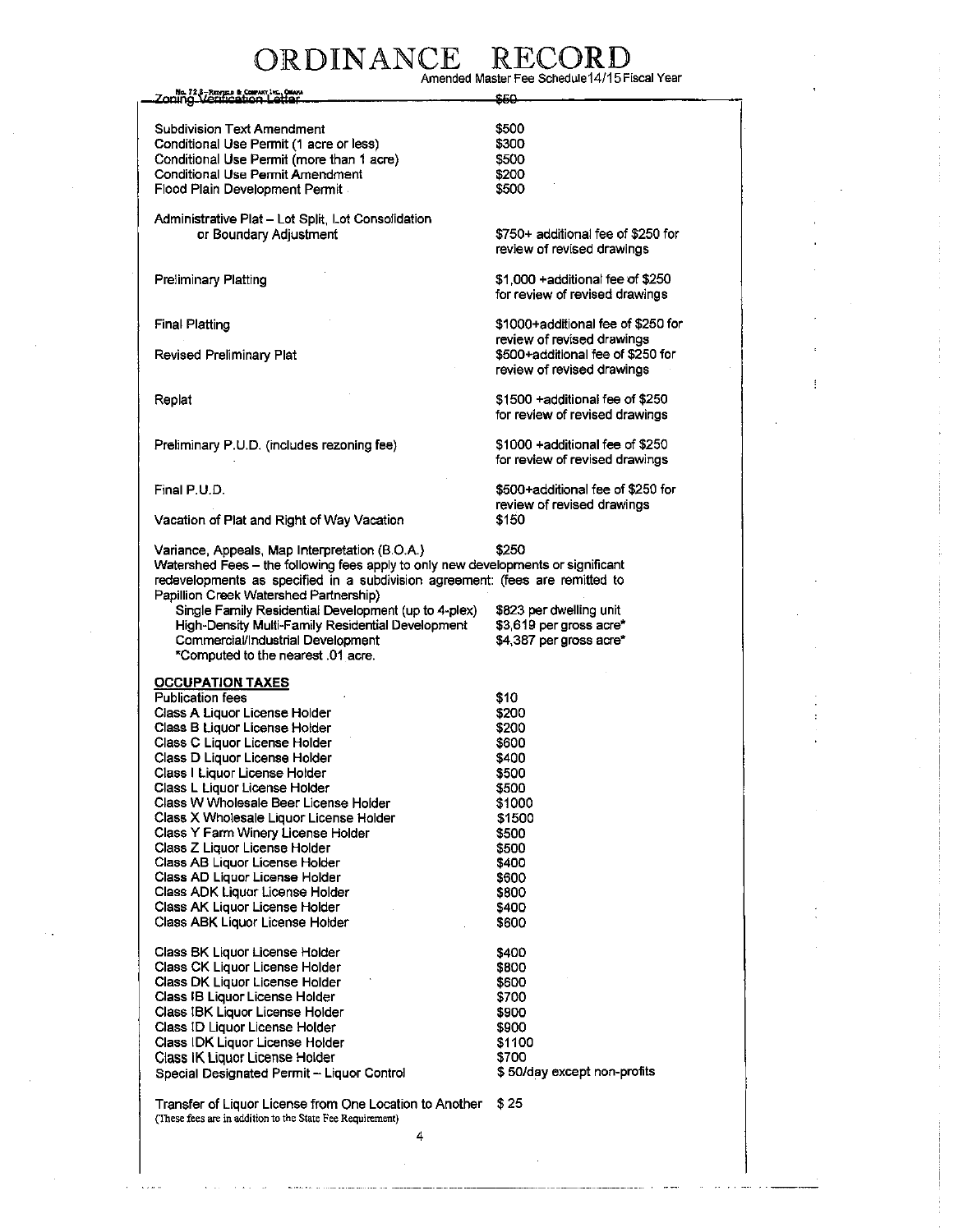Amended Master Fee Schedule 14/1 SFiscal Year

**Hg. 72 8-Reprise & Courset Inc., OBAR** Amusement Concessions (i.e. Carnivals)  $$ 10$ /concession/day (This would include any vendors set up for special functions at the La Vista Sports Complex) Auto dealers - new and used - \$250 plus \$.01 per sq. ft. of inside area, and \$.005 per sq. ft. of outside area used for display, sales or storage. Auto repair \$100 Banks, small loan and finance companies facility. Barber shops, beauty salons, tanning & nail salons \$ 75 plus \$10 per operator over one. Bowling Alleys or Billiard/Pool Halls \$ 50/year + \$10/table or alley (Additional fee for Restaurant or Bar if applicable) Car washes \$100 (includes all vacuum & supply vending machines) Circus, Menagerie or Stage Show \$ 50/day Collecting agents, detective agents or agencies and bail bondsmen \$ 75 \$ 75 and a \$1,000,000 Liability, \$500,000 bodily injury insurance certificate Convenience stores <br>Convenience store with car wash **\$ 120** (includes all vacuum & supply Convenience store with car wash vending machines) Dry cleaning or laundry and tailoring **\$50**<br>Funeral homes \$150 Funeral homes Gaming Device Distributors 6% of gross receipts (non-profits exempt)<br>Games of Chance/Lotteries 6% of gross receipts (non-profits exempt) 5% of gross receipts (non-profits exempt) Games of Chance/Lottery License Fee \$50/1st location - \$10/ea additional Gas Companies 6% of gross receipts Hawkers/Peddlers \$ 75/day or \$500/year Home Occupations (not specified elsewhere) Home Occupation Permit Application Fee \$30<br>Home Occupation 1 and Child Care Home \$50 Home Occupation 1 and Child Care Home Home Occupation Conditional Use Permit - see Zoning Fees Hotels/motels - Any hotel or motel in the City shall pay to the City monthly an Occupation Tax equal to 5% of gross receipts from room rentals. Any shops and/or restaurants, which are part of, associated with, or located in or with a hotel or motel facility will be considered a separate business and taxed in accordance with the provisions of this Ordinance and the applicable classifications^) of the shop *and/or restaurant hereunder.* The Occupation Taxes with Respect to any banquet and/or ballroom facilities of, or associated with, or

located in or with, any such hotel or motel shall be determined in accordance with the square footage schedule above, based on the actual square footage of said facilities. Movie theatres **\$150/complex and \$75/viewing room** Music, Vending, & Pinball Machines  $$ 20/year/machine +Service 20/year/machine +S$ Fee of &75.00 for business outside the City that provides machines for local businesses Nurseries, greenhouses, landscaping businesses, and tree trimmers \$ 75 Nursing homes, assisted living, hospitals and retirement homes **\$** 5 per bed

Pawnbrokers **but a 1.00/pawnbroker transaction evidenced by** the state of the state of the state of the state of the state of the state of the state of the state of the state of the state of the state of the state of the s a pawnbroker card or ledger entry per Neb. Rev. Stat. Section 69-204. Minimum of \$30/year

Professional services - engineers, architects, physicians, dentists, chiropractors, osteopaths, accountants, photographers, auctioneers, veterinarians, attorneys, real estate offices and insurance agents or brokers - \$75 plus \$10 per agent or professional over one (1)

Recreation businesses - indoor and outdoor \$100

Restaurants, Bars, and drive-in eating establishments\$ 50 (5 employees or less) \$100 (more than 5 employees)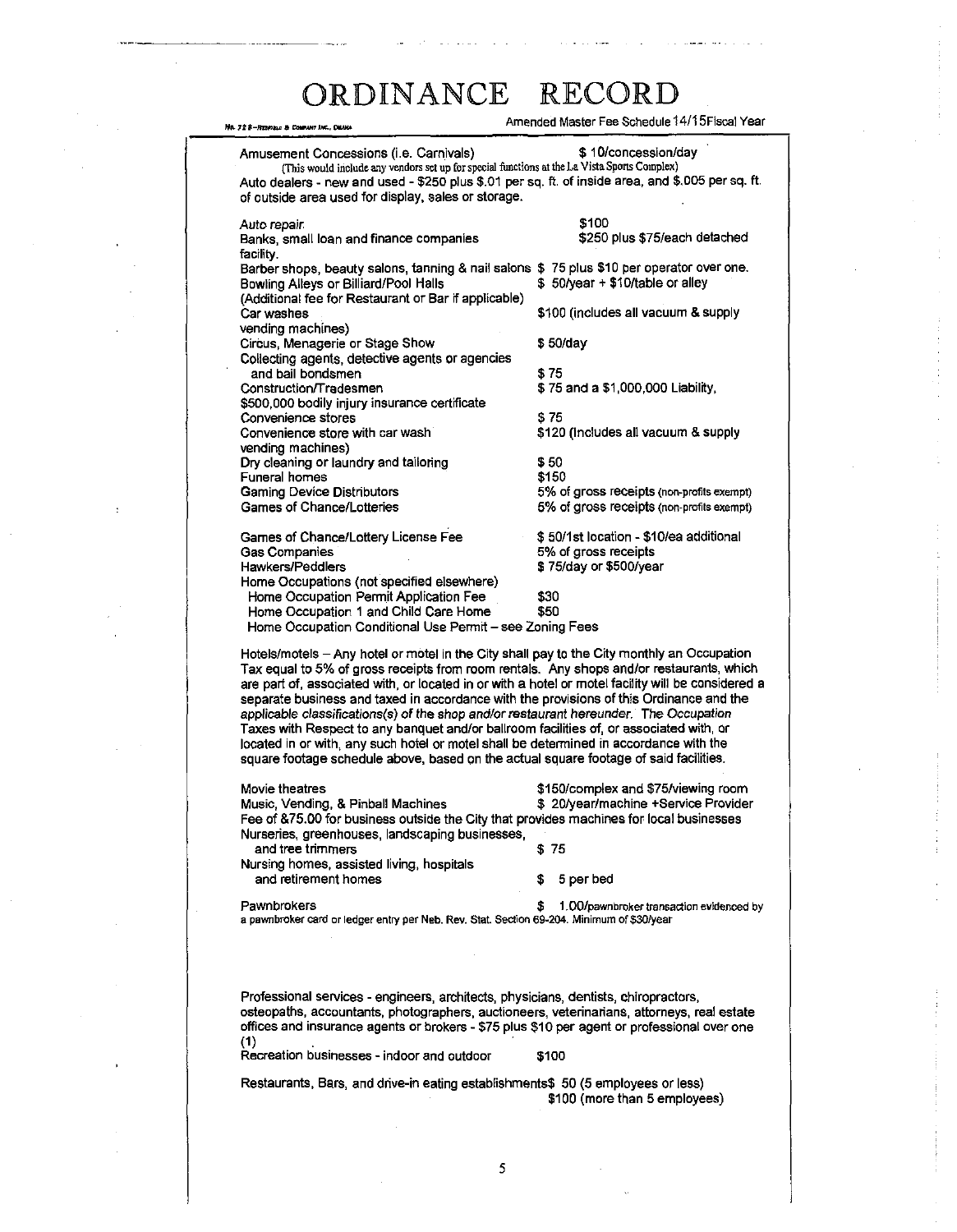Amended Master Fee Schedule14/15Fiscal Year

... Na. 728-Rempy & Crews list. Only.<br>Betail. Manufacturing: Wholesale, Warehousing and Other Any person or entity-engaged primarily in a manufacturing, wholesale, and/or warehousing business shall pay an Occupation Tax based on the schedule below and the actual interior or enclosed square footage of facilities in the City used by said person or entity in the conduct of such business; and any person or entity engaged in a business of making retail sales of groceries, clothing, hardware, notions, furniture, home furnishings, services, paint, drugs, or recreational equipment, and any other person or entity engaged in a business for which an Occupation Tax is not specifically provided elsewhere in this Ordinance, shall pay an Occupation Tax based on the schedule below and actual interior or enclosed square footage of facilities in the City used by said person or entity in the conduct of such business; provided, however, that persons or entities that use a basement or one or more additional floors in addition to the main floor (the main floor being the floor with the greatest total square footage) in the conduct of one or more specified businesses of sales at retail shall determine square footage for purposes of the Occupation Tax imposed hereunder based on the square footage of the entire main floor plus one-half (1/2) of the square footage of all such basement and additional floors.

| 0       | 999 sq. ft.    | Ŝ | 50 |          |  |
|---------|----------------|---|----|----------|--|
| 1.000   | 2.999 sq. ft.  |   |    | 65<br>S  |  |
| 3.000   | 4.999 sq. ft.  |   |    | -80<br>S |  |
| 5.000   | 7.999 sq. ft.  |   |    | \$ 120   |  |
| 8.000   | 9.999 sq. ft.  |   |    | \$150    |  |
| 10.000  | 14,999 sq. ft. |   |    | \$200    |  |
| 15.000  | 24,999 sq. ft. |   |    | \$225    |  |
| 25.000  | 39 999 sq ft   |   |    | \$300    |  |
| 40,000  | 59 999 sq. ft. |   |    | \$400    |  |
| 60,000  | 99 999 sa ft.  |   |    | \$500    |  |
| 100.000 | and greater    |   |    | \$750    |  |
|         |                |   |    |          |  |

Schools - trade schools, dance schools, music schools, nursery school or any type of school operated for profit  $$50$ 

Service providers, such as persons, firms partnerships or corporations delivering any product, good or service whatsoever in nature within the City \$ 75

Service stations selling oils, supplies, accessories for service at retail wash

Telephone Companies (includes land lines, wireless, cellular, and mobile)

Telephone Surcharge - 911

Tobacco License Tow Truck Companies Late Fee (Up to 60 days) Late Fee (60-90 days) Late Fee (over 90 days)

### **OTHER FEES**

**Barricades** Deposit Fee(retumable) Block Parties/Special Event Construction Use

Blasting Permit

Bucket Truck Rental w/operator

Conflict Monitor Testing

Cat License Fee (per cat  $-$  limit 3)

\$ 75 + \$25.00 for attached car

5% of gross receipts

\$1.00 per line per month

\$ 15 (based on State Statute) \$ 75

- \$ 35
- \$ 75

Double Occupation tax or \$100, whichever is greater

\$ 60/barricade \$ 5/barricade per day \$30 ea. (7 days maximum)

\$1,000

\$150 per hour

**\$200** 

\$ 5 each if spayed/neutered \$ 15 each if not spayed/neutered

\$ 10 each (delinquent) if spayed/neutered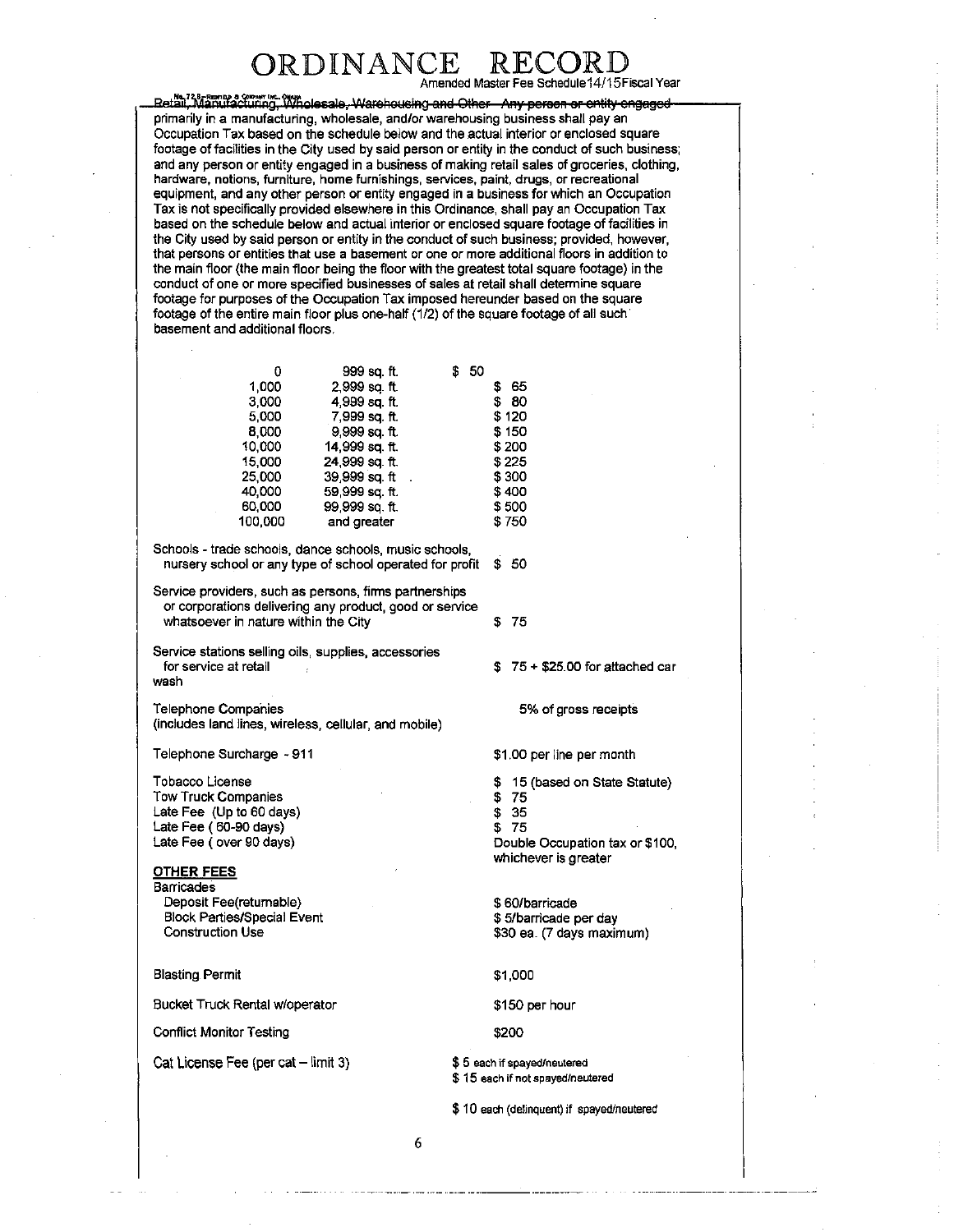| No. 72 8-Repries & Coloury Inc., ORNA                                                                                                                                         | Amended Master Fee Schedule 14/15 Fiscal Year                                                                                                                  |
|-------------------------------------------------------------------------------------------------------------------------------------------------------------------------------|----------------------------------------------------------------------------------------------------------------------------------------------------------------|
|                                                                                                                                                                               | \$30 each (delinguent) if not spayed/neutered                                                                                                                  |
| Senior Citizen Discount (Age 65+)                                                                                                                                             | Free if spayed/neutered                                                                                                                                        |
| Dog License Fee (per dog - limit 3)                                                                                                                                           | \$ 5 each if spayed/neutered<br>\$15 each if not spayed/neutered<br>\$10 each (delinquent) if spayed/neutered<br>\$30 each (delinquent) if not spayed neutered |
| Senior Citizen Discount (Age 65+)                                                                                                                                             | Free if spayed/neutered                                                                                                                                        |
| Dog/Cat License Handling Fee (in addition to above fees) \$ 5                                                                                                                 |                                                                                                                                                                |
| Dog or Cat License Replacement if Lost                                                                                                                                        | \$1                                                                                                                                                            |
| Dog or Cat Capture and Confinement Fee<br>MAXIMUM OF 4 DOGS AND/OR CATS WITH NO MORE THAN 3 OF EITHER SPECIES                                                                 | \$10 + Boarding Costs                                                                                                                                          |
| <b>Election Filing Fee</b>                                                                                                                                                    | 1% of Annual Position Salary                                                                                                                                   |
| Fireworks Sales Permit (Non-Profits)<br>Handicap Parking Permit Application Fee<br>State                                                                                      | \$2,500<br>\$ Currently Not Charging Per                                                                                                                       |
| Natural Gas Franchisee Rate Filing Fee<br>(For rate changes not associated w/the cost of purchased gas.)                                                                      | Per Agreement                                                                                                                                                  |
| Open Burning Permit                                                                                                                                                           | \$10                                                                                                                                                           |
| <b>Parking Ticket Fees</b><br>If paid within 7 days of violation date<br>If paid after 7 days of violation date but within 30 days<br>If paid after 30 days of violation date | \$20 (\$5 + \$15 admin fee)<br>$$25 ($10 + $15$$ admin fee)<br>$$35 ($20 + $15$ admin fee)                                                                     |
| Pawnbroker Permit Fees:<br>Initial                                                                                                                                            |                                                                                                                                                                |
| Annual Renewal                                                                                                                                                                | S 150<br>\$ 100                                                                                                                                                |
| Pet Store License<br>License)                                                                                                                                                 | 50 (In addition to Occ.<br>\$.                                                                                                                                 |
| Police Officer Application Fee                                                                                                                                                | \$20                                                                                                                                                           |
| Public Assembly Permit (requires application and approval)\$ 00                                                                                                               |                                                                                                                                                                |
| Returned Check Fee (NSF)                                                                                                                                                      | 35                                                                                                                                                             |
| Storage of Explosive Materials Permit<br>Towing/Impound Fee                                                                                                                   | \$100<br>30<br>ъ                                                                                                                                               |
| Trash Hauling Permit<br>Performance Bond                                                                                                                                      | £<br>25/yr/truck + \$25,000                                                                                                                                    |
| <b>PUBLIC RECORDS</b>                                                                                                                                                         |                                                                                                                                                                |
| Request for Records                                                                                                                                                           | \$15.00/Half Hour + Copy Costs* (May                                                                                                                           |
| <b>Audio Tapes</b><br>Video Tapes or CD/DVD<br>*Copy costs shall be established by the Finance Director                                                                       | be subject to deposit)<br>\$5.00 per tape<br>\$10.00 per tape/CD                                                                                               |
| Unified Development Ordinance<br>Comprehensive Plan<br><b>Zoning Map</b>                                                                                                      | \$100<br>\$50<br>\$10 12"x36"<br>\$30 36"x120"                                                                                                                 |
| Zoning Ordinance w/Map<br><b>Subdivision Regulations</b>                                                                                                                      | \$30<br>\$30                                                                                                                                                   |
| Future Land Use Map                                                                                                                                                           | \$10 12"x36"<br>\$30 36"x120"                                                                                                                                  |
| Ward Map                                                                                                                                                                      | \$2                                                                                                                                                            |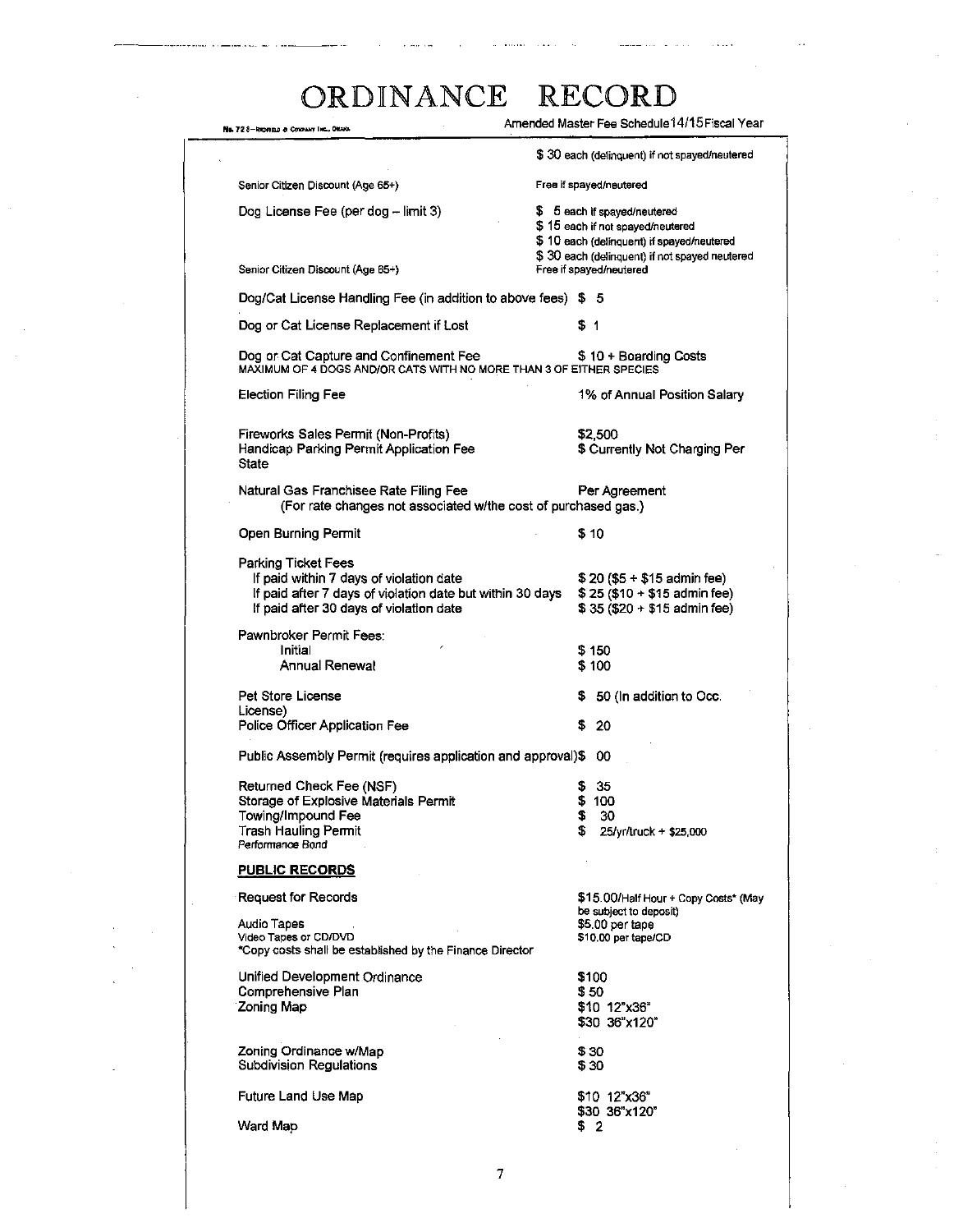### ORDINANCE RECO Amended Master Fee Schedule14/15 Fiscal Year

| Euro Report & Comercia County                                              | ≏≖                                         |
|----------------------------------------------------------------------------|--------------------------------------------|
| Police Report                                                              | \$ 5                                       |
| Police Photos (5x7)                                                        | \$5/ea. for 1-15<br>\$ 3/ea for additional |
| Police Photos (8x10)                                                       | \$10/ea. for 1-15                          |
| Police Photos (Digital)                                                    | \$5/ea, for additional<br>\$10/ea. CD      |
| Criminal history                                                           | \$10                                       |
| <b>FALSE AND NUISANCE ALARMS</b>                                           |                                            |
| Registration Fee for Alarm System (not to include                          | \$25                                       |
| single family or duplexes)<br>Renewal Fee for Alarm System (not to include | \$25                                       |
| single family or duplexes)<br>Late Registration Charge                     | \$35                                       |

False Alarm Fee for any false alarm generated by the registrant's alarm system, a fee in accordance with the following schedule (from 1 January through 31 December of each year) shall be charged:

| Number of False/Nuisance Alarms | False/Nuisance Alarm Charge |
|---------------------------------|-----------------------------|
|                                 | No Charge                   |
| 2                               | No Charge                   |
| з                               | \$100.00                    |
| 4 or more                       | \$250.00                    |

False Alarm Fee for Alarm Systems without Registration - \$250 per alarm after 1 51 alarm

(not to include single family or duplexes)

#### **RESPONSE TO LARGE HAZARDOUS MATERIALS INCIDENTS**

A Dispatch and mobilization charge of \$300 + mileage shall be charged for response to any incident where no action is taken. If services are provided, the following rates shali apply:

Response Vehicles: One-hour minimum charge. All charges will be made to the closest % hour. Mileage will be charged at \$8.00 per mile per vehicle.

| Pumper/Tanker Truck<br>Weed Truck<br>Aerial Ladder Truck<br>Utility Vehicle<br><b>Command Vehicle</b>               | \$500/hour<br>\$150/hour<br>\$750/hour<br>\$200<br>\$100 |  |
|---------------------------------------------------------------------------------------------------------------------|----------------------------------------------------------|--|
| Equipment Charges:<br>Jaws of Life<br>Power Saw<br>Hydraulic jack/chisels<br>Cribbing Blocks<br>Winches<br>Air Bags | \$250<br>\$75<br>\$75<br>\$10<br>\$10<br>\$50            |  |
| High Lift Jack                                                                                                      | \$20                                                     |  |

Supplies: The actual City cost of the supplies plus 25% shall be charged for all supplies including but not limited to safety flares, Class A foam, Class B foam, absorbent pads, absorbent material, salvage covers, and floor dry.

### **RESCUE SQUAD FEES**

| <b>BLS Emergency Base</b> | \$600 |
|---------------------------|-------|
| ALS Emergency Level I     | \$700 |
| ALS Emergency Level 2     | \$800 |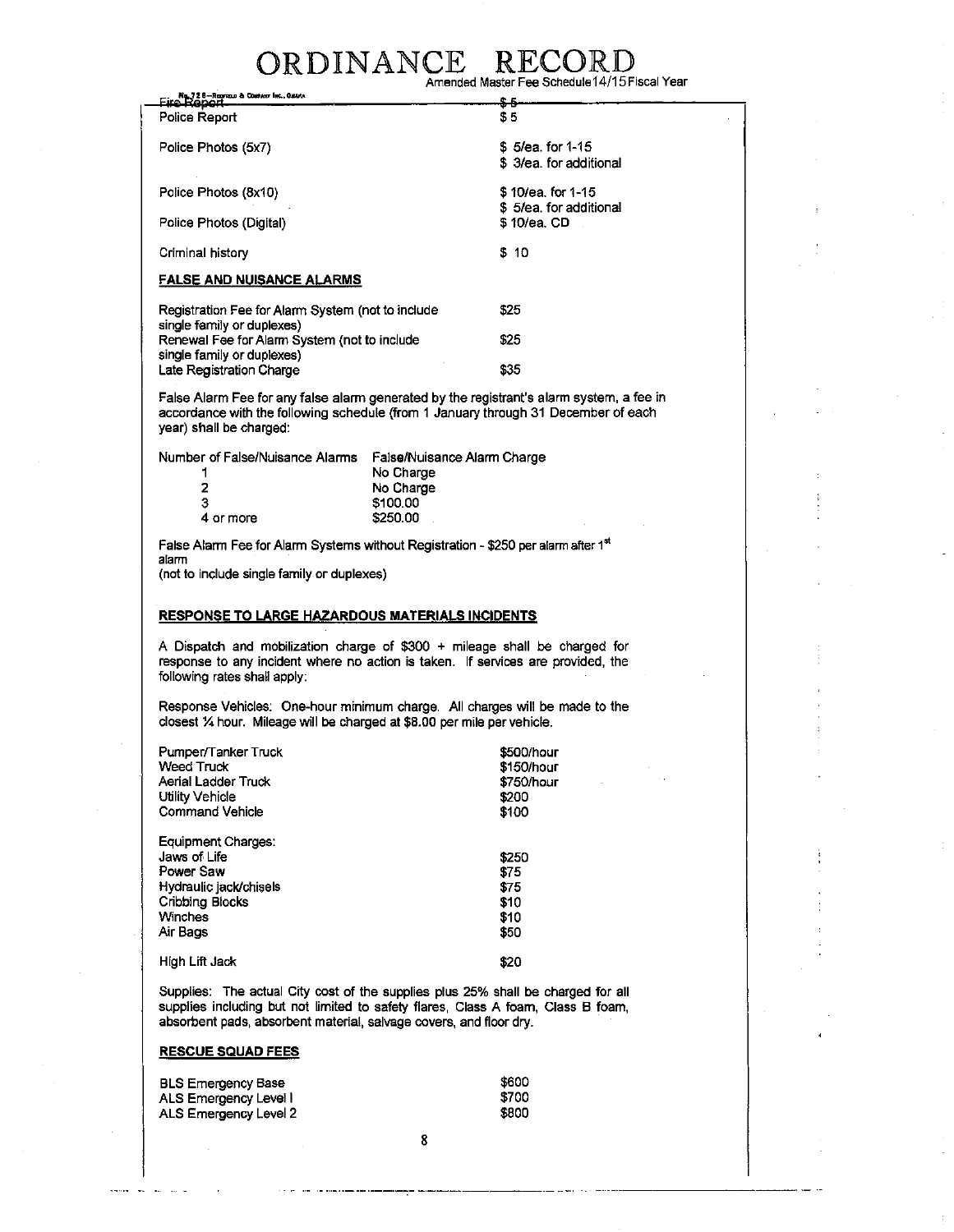| No. 728-Reported to Company Inc., ORANA                                                                                                                                         |                                                                          | Amended Master Fee Schedule 14/15 Fiscal Year                                                |                                            |
|---------------------------------------------------------------------------------------------------------------------------------------------------------------------------------|--------------------------------------------------------------------------|----------------------------------------------------------------------------------------------|--------------------------------------------|
| Mileage Rural                                                                                                                                                                   |                                                                          | \$14                                                                                         |                                            |
| <u>LIBRARY FEES</u>                                                                                                                                                             |                                                                          |                                                                                              |                                            |
| Membership (Non-Resident Family)                                                                                                                                                | 6 month<br>1 year<br>1 month                                             | \$35.00<br>\$60.00<br>\$ 7.00                                                                |                                            |
| Fax                                                                                                                                                                             |                                                                          | \$2.00 up to 5 pages                                                                         |                                            |
| Fines<br><b>Books</b><br><b>Audio Books</b><br>Videos/DVDs/CDs                                                                                                                  |                                                                          | \$05/aav<br>\$1.00/day<br>\$1.00/day                                                         |                                            |
| Damaged & Lost Books<br>Videos /DVDs/CDs<br>Color Copies<br>Copies                                                                                                              |                                                                          | \$5.00 processing fee + actual cost<br>\$5.00 processing fee + actual cost<br>\$.50<br>\$.10 |                                            |
| Inter-Library Loan<br>Lamination - 18" Machine                                                                                                                                  |                                                                          | \$3.00/transaction<br>\$2.00 per foot                                                        |                                            |
| Lamination - 40" Machine<br>Children's Mini-Camp                                                                                                                                |                                                                          | \$6.00 per foot<br>\$10.00 per week                                                          |                                            |
| <b>RECREATION FEES</b><br>Refund Policy (posted at the Community Center)<br>approved refunds<br>Late Registration Fee                                                           |                                                                          | \$10.00 administrative fee on all<br>\$10.00                                                 |                                            |
| <b>Community Center</b>                                                                                                                                                         | <b>Resident</b>                                                          | Non-Resident                                                                                 | <b>Business</b>                            |
| Groups<br><b>Facility Rental</b>                                                                                                                                                |                                                                          |                                                                                              |                                            |
| Gym (1/2 Gym)<br>75/Hour                                                                                                                                                        | \$ 38/Hour                                                               | \$75/Hour                                                                                    | \$                                         |
| Gym/Stage (Rental)<br>Gym/Stage (Deposit)<br>Game Room<br>Meeting Rooms (Rental)<br>Meeting Rooms (Deposit)                                                                     | \$420/Day<br>\$215<br>\$420<br>\$ 22/Hour<br>\$12/Hour/Room<br>\$50/Room | \$840/Day<br>\$420<br><b>\$ 44/Hour</b><br>\$22/Hour/Room<br>\$50/Room                       | \$840/Day<br>\$ 44/Hour<br>\$27/Hour<br>\$ |
| 50/Room                                                                                                                                                                         |                                                                          |                                                                                              |                                            |
| Kitchen (Rental)<br>Kitchen (Deposit)<br>50/Room                                                                                                                                | \$19/Hour<br>\$50/Room                                                   | \$27/Hour<br>\$50/Room                                                                       | \$33/Hour<br>\$                            |
| Racquetball Court<br><b>Facility Usage</b>                                                                                                                                      | \$7/Hour                                                                 | \$14/Hour                                                                                    | \$14/Hour                                  |
| Daily Visit (19 and up)<br>Daily Visit (Seniors +55)                                                                                                                            | \$3.00<br>\$-0−                                                          | \$4.00<br>\$2.00                                                                             |                                            |
| Fitness Room (19 and up)<br>Membership Card<br>(Exercise Room, Gym, Racquetball/Walleyball Courts)<br>(Mon - Fri 8:00 -5:00 pm)<br>Gym (19 and up)<br>(Mon - Fri 8:00 -5:00 pm) | \$27.00/month<br>\$3.00                                                  | \$4.00/Visit                                                                                 |                                            |
| Resident Punch Card<br>Non-resident Punch Card<br>Non-resident Punch Card                                                                                                       | \$3.00<br>\$50.00<br>\$35.00<br>\$20.00                                  | \$4.00/Visit                                                                                 |                                            |
| Ind. Weight Training<br>Classes                                                                                                                                                 | \$ 25                                                                    |                                                                                              |                                            |

Variety of programs as determined by the Recreation Director Fees determined by cost of program

Classes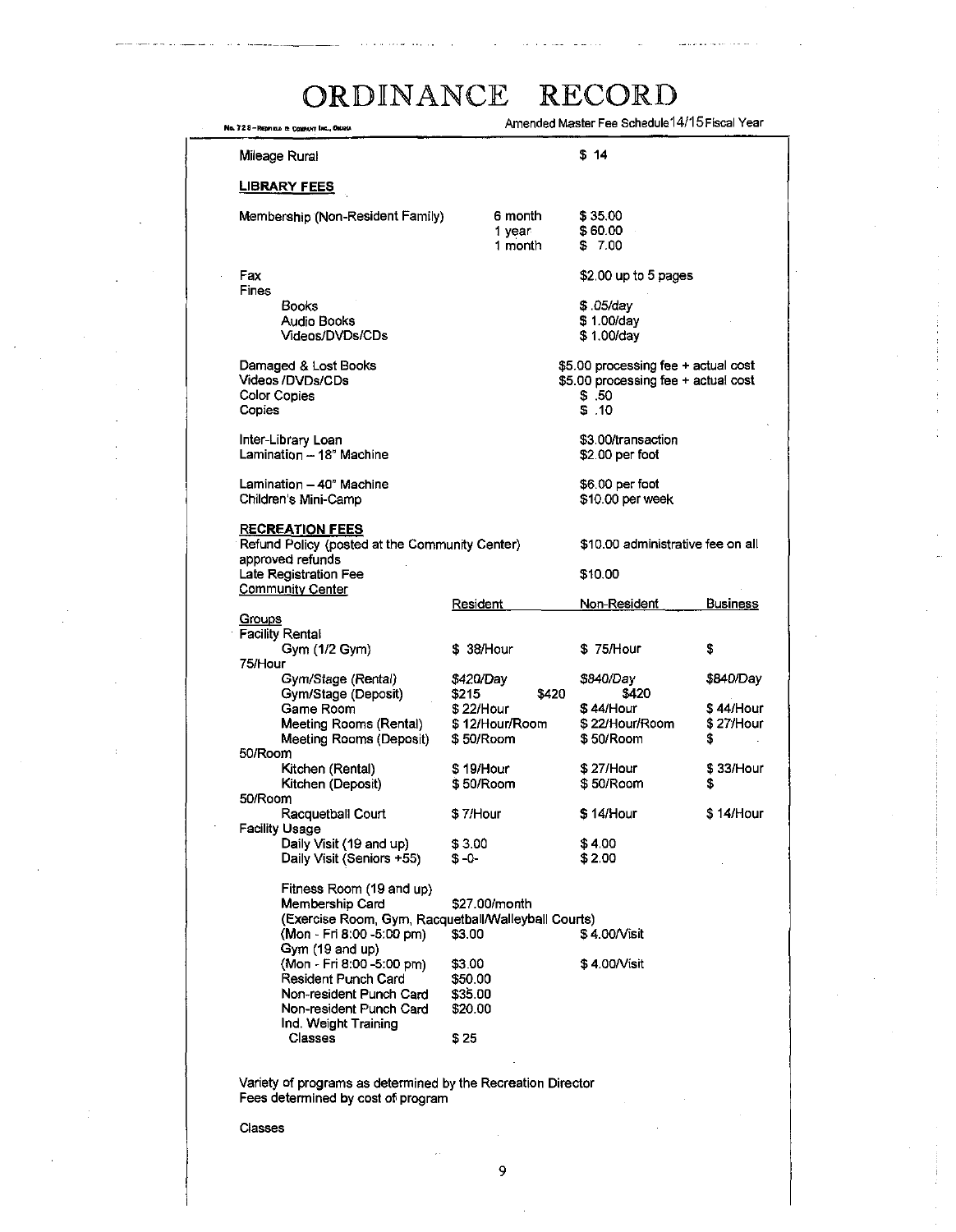# ORDINANCE RECORD<br>Amended Master Fee Schedule<sup>14/15</sup>Fiscal Year

| No. 72 8-REPORTS & COMPANY (NC., OBANA                         | Uniqued Masia Lee onienne i II Iot                                        |
|----------------------------------------------------------------|---------------------------------------------------------------------------|
|                                                                | <del>Contractor</del><br><del>Cit∨</del><br>75%<br>25%                    |
| Contract Instructor Does Registration and Collects Fees        |                                                                           |
|                                                                |                                                                           |
| Other Facilities:                                              |                                                                           |
|                                                                | Resident<br>Non-Resident                                                  |
| <b>Tournament Fees</b>                                         | \$30/Team/Tournament \$30/Team/Tournament                                 |
| Gate/Admission Fee                                             | \$40/Field/Day<br>\$40/Field/Day                                          |
| Model Airplane Flying                                          | 10% of Gross                                                              |
| <b>Field Pass</b>                                              | \$30*<br>\$40*                                                            |
|                                                                | * includes \$10 club membership 1 - year license                          |
| Field Rentals                                                  | $$40/2$ hours<br>Resident and Non-                                        |
| Resident                                                       |                                                                           |
| Park Shelters                                                  | \$15/3 hours<br>\$25/3 hours                                              |
| Swimming Pool                                                  | Resident<br>Non-Resident                                                  |
| Youth Daily                                                    | \$<br>2<br>\$<br>4                                                        |
| <b>Adult Daily</b>                                             | \$<br>3<br>\$<br>4<br>\$<br>2                                             |
| Resident Tag<br>Family Season Pass                             | \$105<br>\$165                                                            |
| Youth Season Pass                                              | \$65<br>\$95                                                              |
| <b>Adult Season Pass</b>                                       | \$75<br>\$105                                                             |
|                                                                |                                                                           |
| 30-Day Pass                                                    | \$55<br>\$85                                                              |
| Season Pass (Day Care)                                         | \$275<br>\$275                                                            |
| Swim Lessons                                                   | \$ 30<br>\$ 55                                                            |
|                                                                | Swimming Pool memberships and specials prices shall be established by the |
| <b>Finance Director</b>                                        |                                                                           |
| Youth Recreation Programs<br>Coed Softball/Baseball Ages 5-6   | Resident<br>Non-Resident<br>\$45/55<br>\$60/70                            |
| Coed Softball/Baseball Ages 7-8                                | \$45/55<br>\$60/70                                                        |
| Softball/Baseball Ages 9-10                                    | \$60/70<br>\$80/90                                                        |
| Softball/Baseball Ages 11-12                                   | \$70/80<br>\$100/110                                                      |
| <b>Tackle Football</b>                                         | \$110/120<br>\$140/150                                                    |
| Soccer Ages 8 and above                                        | \$65/75 \$65/75                                                           |
| Fall Baseball clinic                                           | \$17/27 \$22/32                                                           |
| Basketball Clinic                                              | \$17/27<br>\$22/32                                                        |
| Basketball Ages 9-10                                           | \$55/65<br>\$65/75                                                        |
| Basketball Ages 11-12                                          | \$55/65<br>\$65/75<br>\$33/43                                             |
| Soccer Academy<br>Flag Football                                | \$53/63<br>\$33/43<br>\$53/63                                             |
| Volleyball                                                     | \$33/43<br>\$53/63                                                        |
| Cheerleading                                                   | \$27/37<br>\$47/57                                                        |
| 3 yr. old Soccer Clinic                                        | \$17/27 \$22/33                                                           |
| Uniform Deposit Fee                                            |                                                                           |
| Basketball                                                     | \$40<br>\$40                                                              |
| Tackle Football                                                | \$180<br>\$180                                                            |
| Cheerleading                                                   | \$75<br>\$75Adult Recreation Programs                                     |
| Spring Softball - Single<br>Spring Softball - Double           | \$215<br>\$15<br>\$420<br>\$420                                           |
| Basketball                                                     | \$145<br>\$145                                                            |
| Volleyball                                                     | \$110<br>\$110.                                                           |
| Fall Softball - Single                                         | \$120<br>\$120                                                            |
| Fall Softball - Double                                         | \$235<br>\$235                                                            |
|                                                                |                                                                           |
|                                                                |                                                                           |
| Golf Green Fees                                                |                                                                           |
| October 1st - February 28th                                    |                                                                           |
| 9-hole Weekdays (adults)<br>9-hole Weekends - Sa - Su (adults) | \$8.50<br>\$10.00                                                         |
| 18-hole Weekdays (adults)                                      | \$14.50                                                                   |
| 18-hole Weekends - Sa - Su (adults)                            | \$16.00                                                                   |
| 9-hole Weekdays - M-F (jr/sr)                                  | \$6.00                                                                    |
| 9-hole Weekends - Sa-Su (jr/sr)                                | \$8.00                                                                    |
| 18-hole Weekdays - M-F (jr/sr)                                 | \$11.00                                                                   |
| 18-hole Weekends - Sa-Su (jr/sr)                               | \$13.00                                                                   |
| <b>Pull Carts</b>                                              | \$2.50                                                                    |
| Rental Clubs -                                                 | \$7.00                                                                    |
|                                                                |                                                                           |
|                                                                | 10                                                                        |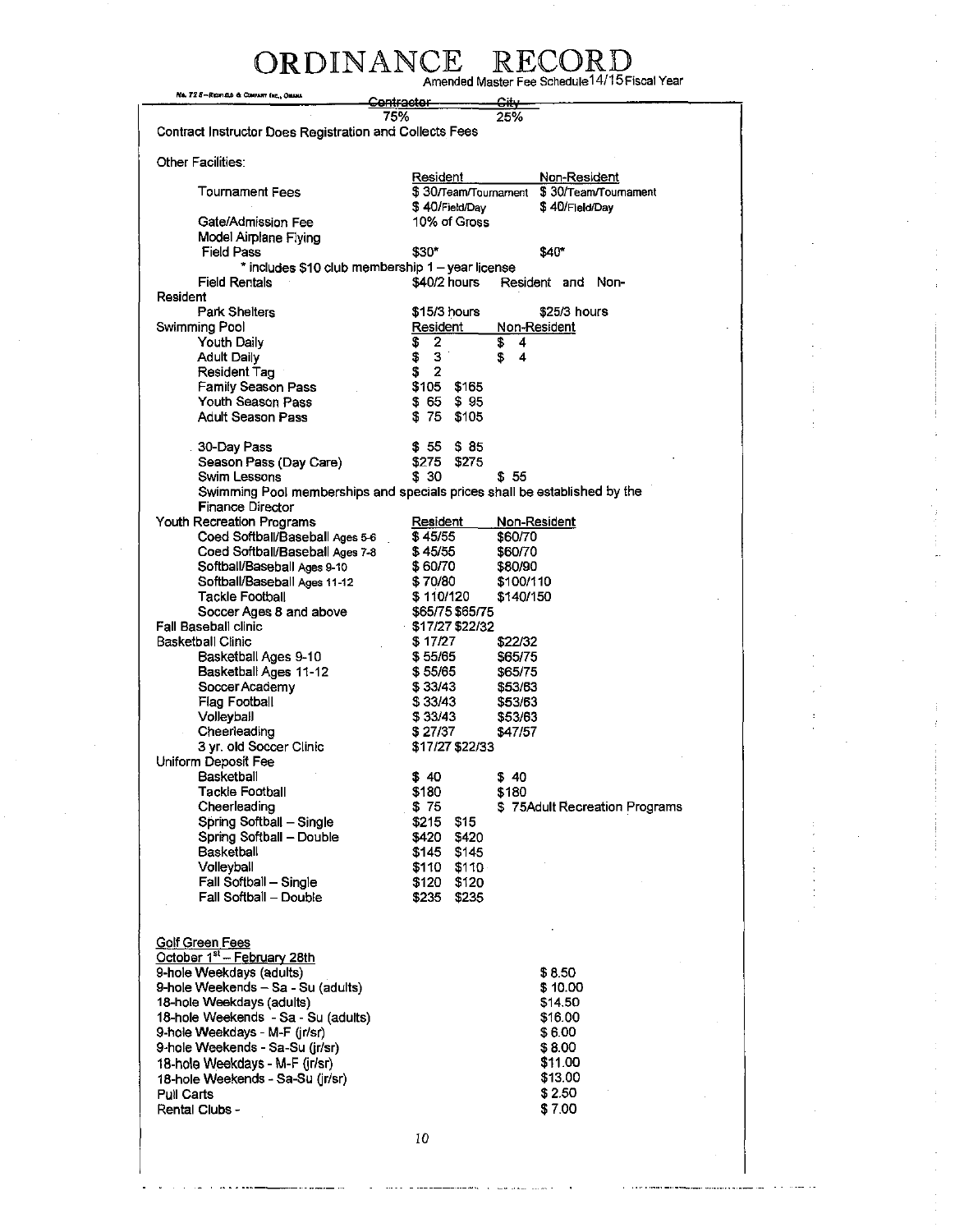| No. 728-REPORTS & COMPANY INC., ONAHA                                                                    | Amended Master Fee Schedule 14/15 Fiscal Year                                  |
|----------------------------------------------------------------------------------------------------------|--------------------------------------------------------------------------------|
| Electric Carts - 9-hole                                                                                  | \$6.00                                                                         |
| Electric Carts - 18-hole                                                                                 | \$9.00                                                                         |
| March 1st - September 30"                                                                                |                                                                                |
| 9-hole Weekdays (adults)                                                                                 | \$10.00                                                                        |
| 9-hole Weekends - Sa - Su (adults)                                                                       | \$12.00                                                                        |
|                                                                                                          | \$16.00                                                                        |
| 18-hole Weekdays (aduits)                                                                                |                                                                                |
| 18-hole Weekends - Sa - Su (adults)                                                                      | \$18.00                                                                        |
| 9-hole Weekdays - M-F (jr/sr)                                                                            | \$8.00                                                                         |
| 9-hole Weekends - Sa-Su (in/sr)                                                                          | \$ 10.00 sr/ir.                                                                |
| 18-hole Weekdays - M-F (jr/sr)                                                                           | \$13.00                                                                        |
| 18-hole Weekends - Sa-Su (jr/sr)                                                                         | \$ /15.00 sr/ir.                                                               |
| Pull Carts                                                                                               | \$2.50                                                                         |
| Rental Clubs                                                                                             | \$7.00                                                                         |
| Electric Carts - 9-hole                                                                                  | \$6.50                                                                         |
| Electric Carts - 18-hole                                                                                 | \$10.50                                                                        |
| Junior - Age 15 & under; Senior - Age 55 & over                                                          |                                                                                |
| established by the Finance Director.<br><u> Annual Passes</u><br>(One Full Year from date of purchase)   | Golf concessions, merchandise, specials, league and tournament prices shall be |
| Adult (16over)                                                                                           | \$400.00                                                                       |
| Senior (55 over)                                                                                         | \$300.00                                                                       |
| Junior (15 under)                                                                                        | \$300.00                                                                       |
| Family                                                                                                   | \$750.00                                                                       |
| <u>Discount Cards</u>                                                                                    |                                                                                |
|                                                                                                          |                                                                                |
| (Adult Rates)<br>12 rounds                                                                               | \$100.00                                                                       |
|                                                                                                          |                                                                                |
| (Jr./Sr. Rates)                                                                                          |                                                                                |
| 12 rounds                                                                                                | \$80.00                                                                        |
| <b>Special Services Van Fees</b>                                                                         |                                                                                |
| Zone 1 Trip within city limits (LaVista & Ralston)<br>Includes trips to grocery stores and senior center | \$1.00 one way                                                                 |
| Zone 2 Trip outside city limits                                                                          | \$3.00 one way                                                                 |
| Zone 3 Trip outside city limits                                                                          | \$10.00 one way                                                                |
| Bus pass (each punch is worth \$1.00)                                                                    | \$30.00                                                                        |
|                                                                                                          |                                                                                |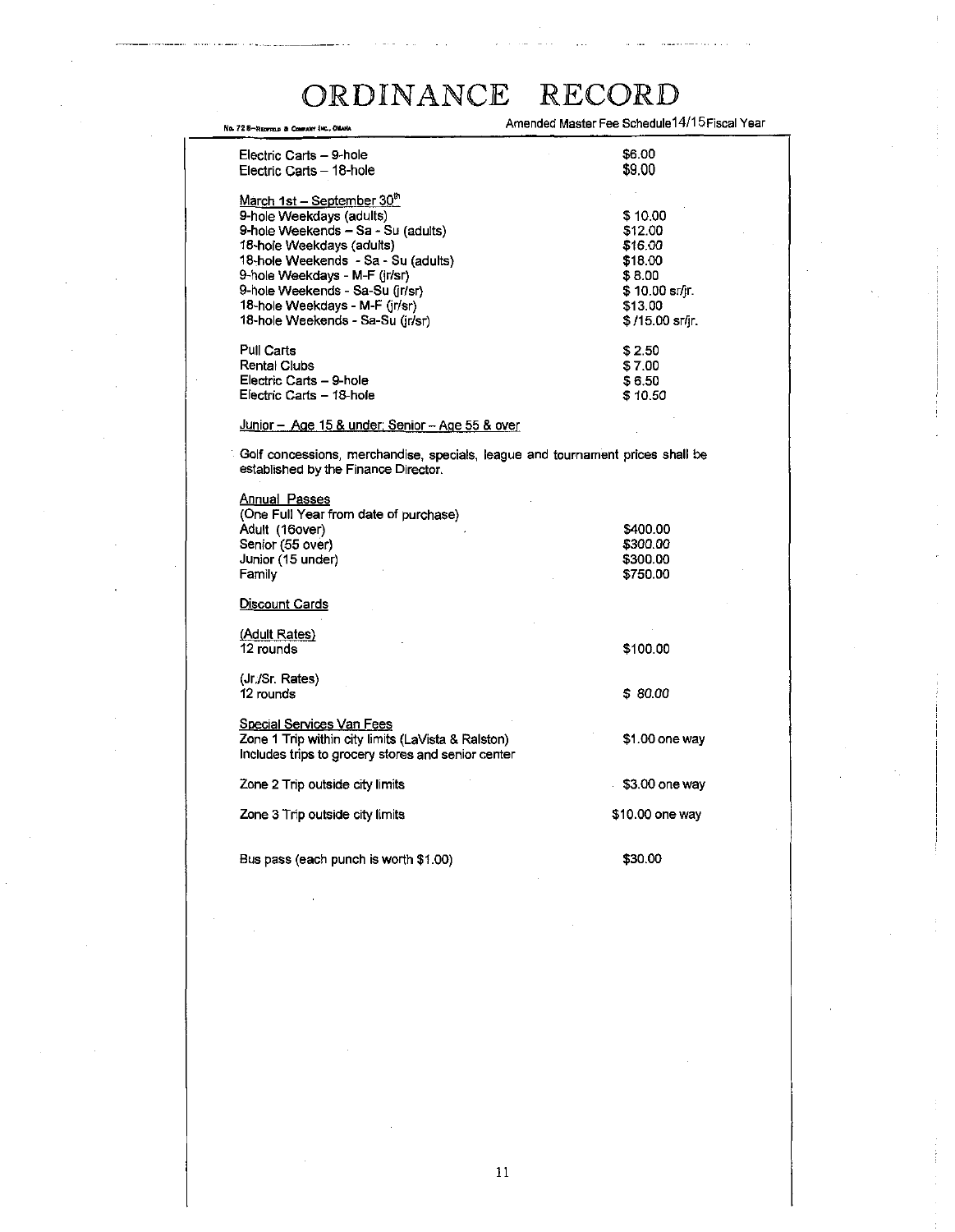Amended Master Fee Schedule14/15 Fiscal Year

### Section 2. 'Sewer Fee Schedul

#### §3-103 Municipal Sewer Department; Rates.

- A. Levy of Sewer Service Charges. The following sewer service charges shall be levied against the user of premises, property or structures of every kind, nature and description, which has water service from any supply source and are located within the wastewater service area of the City of La Vista.
- B. Computation of Sewer Service Charges. For the months of December, January, February and March, the monthly charge for residential sewer services will be computed on the actual water used for these months. The monthly charge for residential sewer service in the months of April, May, June, July, August, September, October and November wiil be computed on the average water usage of the four (4) preceding winter months of December, January, February and March or for such portion of said consumption, whichever is the lesser. At the option of the City of La Vista, water used from private wells shall be either metered or estimated for billing purposes.
- C. Amount of Sewer Service Charges. The total sewer service charge for each sewer service user will be the sum of three (3) charges: (1) customer charge, (2) flow charge, and (3) abnormal charge.
	- 1. The customer charge is as follows
		- a. For sewer service users classified as Residential, the same being sewer service to a single family dwelling, or a duplex, apartment, or other multifamily dwelling (e.g. apartments) wherein each dwelling unit has a separate water meter that is read and charged for water and sewer use by the Metropolitan Utilities District - \$8.34 per month.
		- b. For sewer service users classified as Residential-Multi-Family, the same being sewer service to Multi-Family dwellings (e.g. apartments) wherein there is only a separate water meter to each building or complex that is read and charged for water and sewer use by the Metropolitan Utilities District - \$8.34 per month plus an amount equal to \$5.82 times the total number of dwelling units, less one, in the Multi-Family dwellings that comprise an apartment complex. The customer charge for Residential-Multi Family sewer service users will be billed by the City of La Vista in addition to the flow charge billing from the Metropolitan Utilities District. A late charge of 14% will be applied for for Multi-Family sewer use billings.
		- c. For sewer service users classified as General Commercial: Customers who normally use less than 100,000 cubic feet of water per month and who are not Residential users or Residential-Multi-Family users - \$8.94 per month. For sewer service users in this category that require manual billing, add \$10.00 for a total of \$18.94. The manual billing of the customer charge will come from the City of La Vista instead of the Metropolitan Utilities District.
- 2. The flow charge for all sewer service users shall be \$2.43 per hundred cubic feet (ccf).
- 3. If users have abnormal strength sewage as determined by the terms of the Wastewater Service Agreement between the City of La Vista and the City of Omaha, then additional charges will be billed to the user at the applicable rates as determined by said Agreement.
- 4. If users other than those classified herein are connected to the wastewater collection system, the Customer Charges, the Flow Charges and Other Charges will be determined by the City Council in accordance with rules and regulations of the EPA and the Agreement between the City of La Vista and the City of Omaha.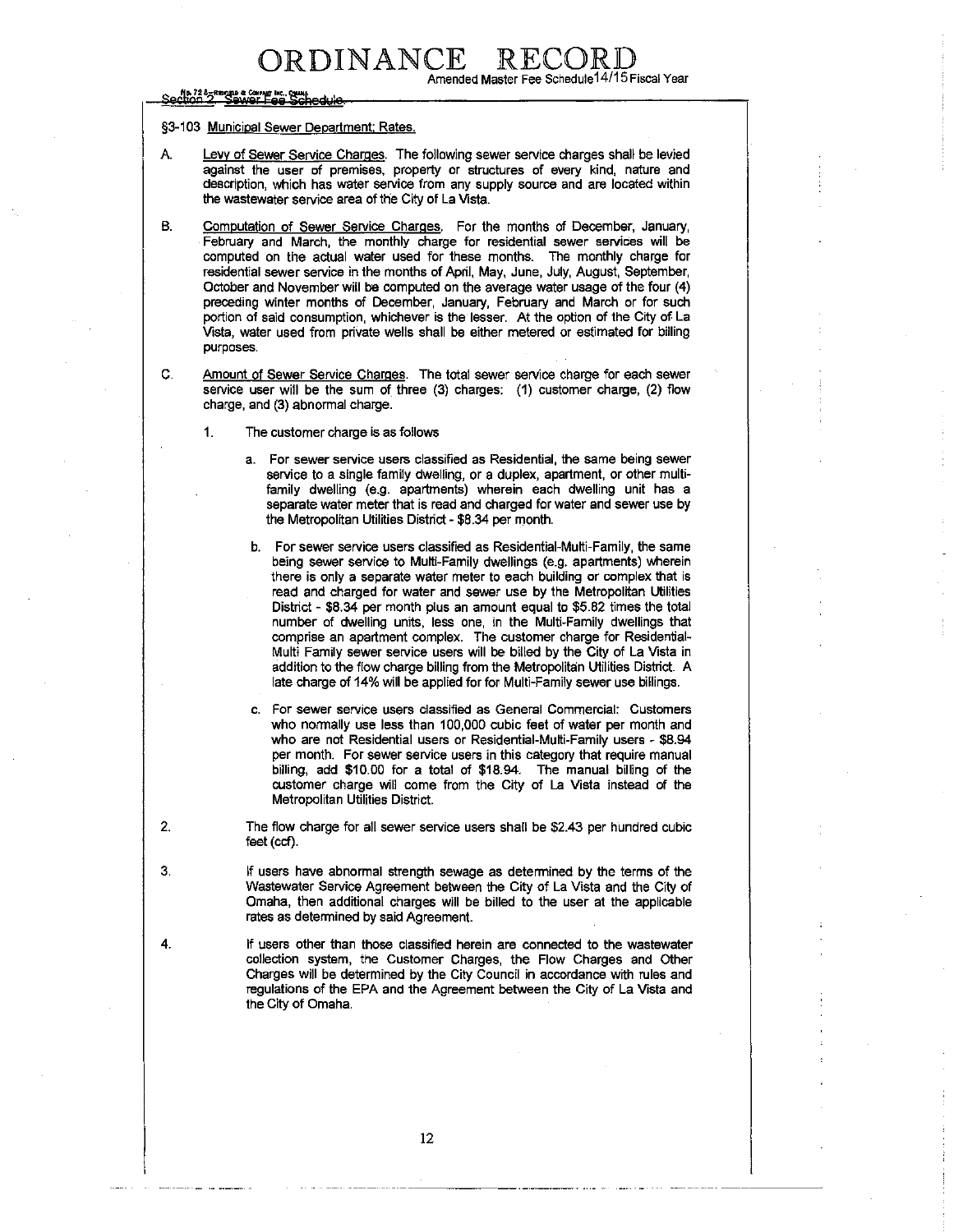, 728-Rcmj,»ceww i«..ouu Amended Master Fee Schedulel 4/1 SFiscal Year

Section 3. Sewer/Drainage Connection Fee Schedule. A fee shall be paid to the City Treasurer as set forth in this section for each structure or tract to be connected to the sewer system of the City. No connection permit or building permit shall be issued until the following connection fees have been paid.

| Residential<br>Single Family Dwelling<br>Duplex | \$1,100<br>\$1,100/unit            |
|-------------------------------------------------|------------------------------------|
| <b>Multiple Family</b>                          | <b>\$</b> 858/unit                 |
| Commercial/Industrial                           | \$5,973/acre of land as<br>platted |

The fee for commercial (including industrial) shall be computed on the basis of \$5,973 per acre within each platted lot or tract, irrespective of the number of structures to be constructed thereon.

The applicable fee shall be paid in respect to each lot or building site as a condition of City's issuance of any building or sewer connection permit.

- A. Changes in Use. If the use of a lot changes subsequent to payment of the fee, which different use would require payment of a fee greater than that payable in respect to the use for which the fee was originally paid, the difference in fee shall be paid to the City at time of such change in use.
- B. Existing Structures. Structures for which sewer connection and building permits have been issued, and all permit fees in respect thereto paid, prior to the effective date hereof shall be exempt from the fees herein imposed.
- C. Preconnection Payments. Where preconnection payment charges for a subdivision or portion thereof have been paid to City at time of subdivision of a tract pursuant to agreement between the City and the developer and the sanitary and improvement district, if any, financing improvements of the subdivision, the preconnection payment so made shall be credited by City to the sewer/drainage fees payable at time of connection of the individual properties to the sewer/drainage systems of the City.
- D. Sewer Tap and Inspection and Sewer Service Fees. The fees imposed by Section 3 hereof are in addition to and not in lieu of (1) sewer tap and inspection fees payable pursuant to Section 3-122 of the La Vista Municipal Code and listed herein and (2) sewer service charges imposed by Section 2 hereof.

Section 4. Sewer Inspection Charges Established for Installation . Inspection charges for nonresidential property sewer installation shall be:

| Sewer Tap Fee (Inspection Fee)       |             |
|--------------------------------------|-------------|
| Service Line w/inside diameter of 4" | \$400       |
| Service Line w/inside diameter of 6" | <b>S600</b> |
| Service Line w/inside diameter of 8" | <b>S700</b> |

Service Line w/inside diameter over 8" Special permission/set by Council

Section 5. Miscellaneous Sewer Related Fees : Miscellaneous sewer related fees shall be.

| Private Sewage Disposal System Const. Permit          | s. | 1,500 |
|-------------------------------------------------------|----|-------|
| Appeal Fee Re: Issuance or Denial of Sewer Permits \$ |    | 1.500 |

Section 6. Repeal of Ordinance No.1158. Ordinance No. 1158 as originally approved on November 15, 2011, and all ordinances in conflict herewith are hereby repealed.

Section 7. Severability Clause. If any section, subsection, sentence, clause or phrase of this ordinance is, for any reason, held to be unconstitutional or invalid, such unconstitutionality or invalidity shall not affect the validity of the remaining portions of this ordinance. The Mayor and City Council of the City of La Vista hereby declare that it would have passed this ordinance and each section, subsection, clause or phrase thereof, irrespective of the fact that any one or more sections, subsections, sentences, clauses or phrases be declared unconstitutional or invalid.